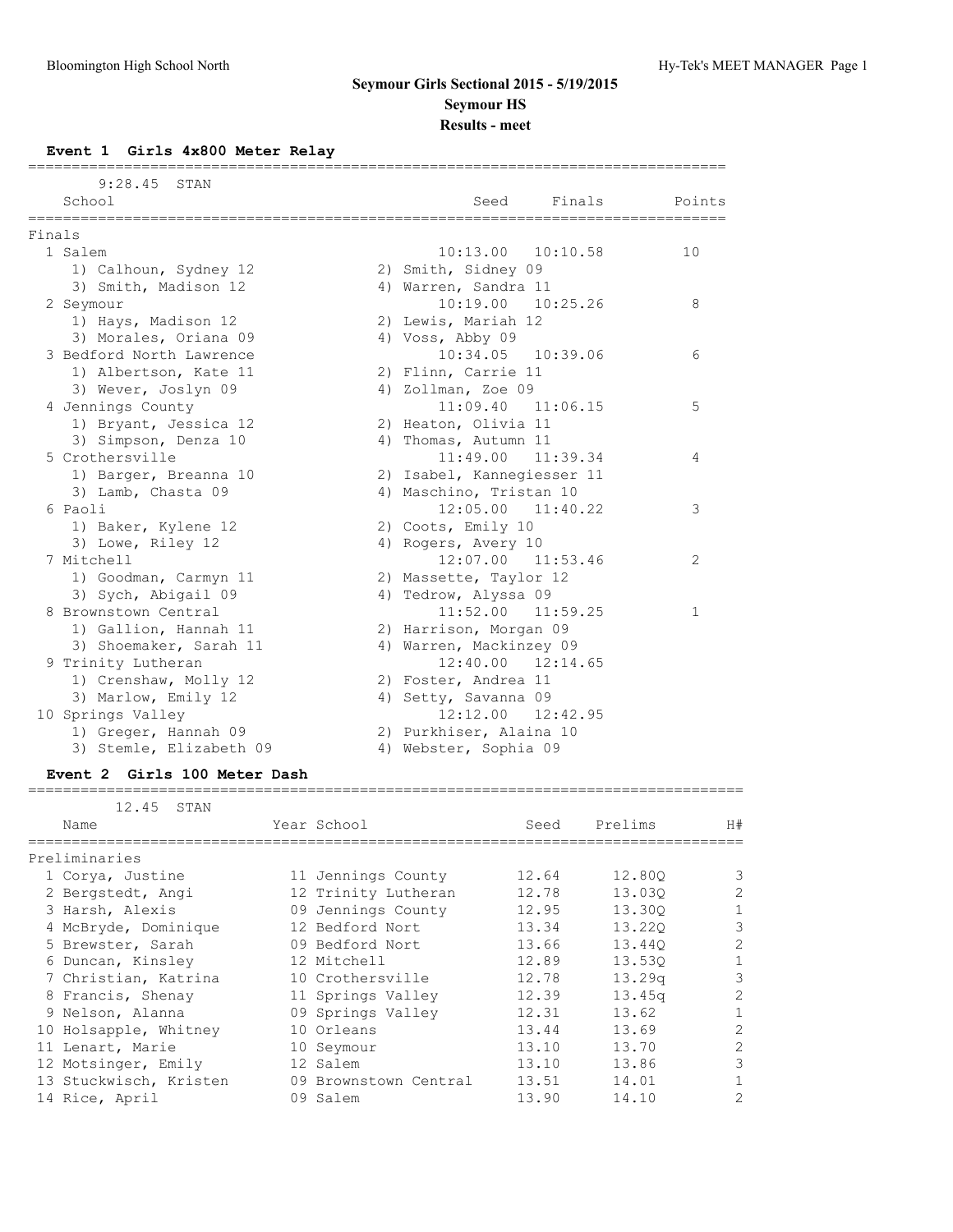|        | Event 2 Girls 100 Meter Dash                                       |                                                    |         |                         |                         |                           |                     |
|--------|--------------------------------------------------------------------|----------------------------------------------------|---------|-------------------------|-------------------------|---------------------------|---------------------|
|        | 15 Schelegel, Audrey<br>16 Fleetwood, Lauren<br>17 Klinge, Madison | 11 Mitchell<br>10 Seymour<br>09 Brownstown Central |         | 13.89<br>13.90<br>14.18 | 14.48<br>14.66<br>14.96 |                           | 3<br>1<br>3         |
|        | Event 2 Girls 100 Meter Dash                                       |                                                    |         |                         |                         |                           |                     |
|        | 12.45<br>STAN                                                      |                                                    |         |                         |                         |                           |                     |
|        | Name                                                               | Year School                                        | Prelims | Finals                  |                         | Points                    |                     |
| Finals |                                                                    |                                                    |         |                         |                         |                           |                     |
|        | 1 Corya, Justine                                                   | 11 Jennings County                                 | 12.80   | 12.74                   |                         | 10                        |                     |
|        | 2 Bergstedt, Angi                                                  | 12 Trinity Lutheran                                | 13.03   | 13.07                   |                         | 8                         |                     |
|        | 3 McBryde, Dominique                                               | 12 Bedford Nort                                    | 13.22   | 13.10                   |                         | 6                         |                     |
|        | 4 Harsh, Alexis                                                    | 09 Jennings County                                 | 13.30   | 13.24                   |                         | 5                         |                     |
|        | 5 Duncan, Kinsley                                                  | 12 Mitchell                                        | 13.53   | 13.41                   |                         | $\overline{4}$            |                     |
|        | 6 Francis, Shenay                                                  | 11 Springs Valley                                  | 13.45   | 13.43                   |                         | $\ensuremath{\mathsf{3}}$ |                     |
|        | 7 Christian, Katrina                                               | 10 Crothersville                                   | 13.29   | 13.55                   |                         | $\mathbf{2}$              |                     |
|        | 8 Brewster, Sarah                                                  | 09 Bedford Nort                                    | 13.44   | 13.56                   |                         | $\mathbf{1}$              |                     |
|        | Event 3 Girls 100 Meter Hurdles                                    |                                                    |         |                         |                         |                           |                     |
|        | 15.03 STAN                                                         |                                                    |         |                         |                         |                           |                     |
|        | Name                                                               | Year School                                        |         | Seed                    | Prelims                 |                           | H#                  |
|        | Preliminaries                                                      |                                                    |         |                         |                         |                           |                     |
|        | 1 Ertel, Keri                                                      | 12 Jennings County                                 |         | 14.88                   | 14.68QSTAN              |                           | 1                   |
|        | 2 Gallion, Elisa                                                   | 12 Brownstown Central                              |         | 16.91                   | 17.170                  |                           | 3                   |
|        | 3 Motsinger, Haley                                                 | 10 Salem                                           |         | 16.70                   | 17.31Q                  |                           | $\overline{c}$      |
|        | 4 Nolting, Katy                                                    | 12 Seymour                                         |         | 16.80                   | 17.47Q                  |                           | 3                   |
|        | 5 Posey, Katelyn                                                   | 12 Jennings County                                 |         | 17.00                   | 17.77Q                  |                           | $\overline{c}$      |
|        | 6 Kreis, Sophie                                                    | 09 Brownstown Central                              |         | 17.11                   | 18.030                  |                           | $\mathbf{1}$        |
|        | 7 Pearce, Maddie                                                   | 09 Trinity Lutheran                                |         | 18.30                   | 18.83q                  |                           | $\mathcal{S}$       |
|        | 8 Dalhiem, Kallie                                                  | 09 Mitchell                                        |         | 19.35                   | 18.84q                  |                           | $\mathcal{S}$       |
|        | 9 Hensley, Becca                                                   | 12 Crothersville                                   |         | 18.18                   | 19.12                   |                           | $\mathbf{2}$        |
|        | 10 Garrison, Makenna                                               | 09 Bedford Nort                                    |         | 19.72<br>18.93          | 19.20                   |                           | 3<br>$\overline{c}$ |
|        | 11 Buffington, Priscilla<br>12 Robbins, Mikaela                    | 10 Seymour<br>09 Paoli                             |         | 19.22                   | 19.34<br>19.57          |                           | $\mathbf{1}$        |
|        | 13 Zollman, Alannah                                                | 10 Bedford Nort                                    |         | 20.34                   | 20.82                   |                           | 1                   |
|        | 14 Kellams, McCall                                                 | 09 Springs Valley                                  |         | 21.31                   | 21.29                   |                           | $\overline{c}$      |
|        | 15 Jones, Catherine                                                | 11 West Washington                                 |         | 19.22                   | 21.86                   |                           | $\overline{c}$      |
|        | 16 Clark, Haleigh                                                  | 09 Mitchell                                        |         | 20.97                   | 21.88                   |                           | 1                   |
|        | Event 3 Girls 100 Meter Hurdles                                    |                                                    |         |                         |                         |                           |                     |
|        | 15.03<br>STAN                                                      |                                                    |         |                         |                         |                           |                     |
|        | Name                                                               | Year School                                        | Prelims | Finals                  |                         | Points                    |                     |
| Finals |                                                                    |                                                    |         |                         |                         |                           |                     |
|        | 1 Ertel, Keri                                                      | 12 Jennings County                                 | 14.68   |                         | 14.84 STAN              | 10                        |                     |
|        | 2 Gallion, Elisa                                                   | 12 Brownstown Central                              | 17.17   | 16.80                   |                         | 8                         |                     |
|        | 3 Motsinger, Haley                                                 | 10 Salem                                           | 17.31   | 16.81                   |                         | 6                         |                     |
|        | 4 Nolting, Katy                                                    | 12 Seymour                                         | 17.47   | 17.11                   |                         | 5                         |                     |
|        | 5 Posey, Katelyn                                                   | 12 Jennings County                                 | 17.77   | 17.75                   |                         | 4                         |                     |
|        | 6 Kreis, Sophie                                                    | 09 Brownstown Central                              | 18.03   | 18.10                   |                         | 3                         |                     |
|        | 7 Dalhiem, Kallie                                                  | 09 Mitchell                                        | 18.84   | 18.51                   |                         | 2                         |                     |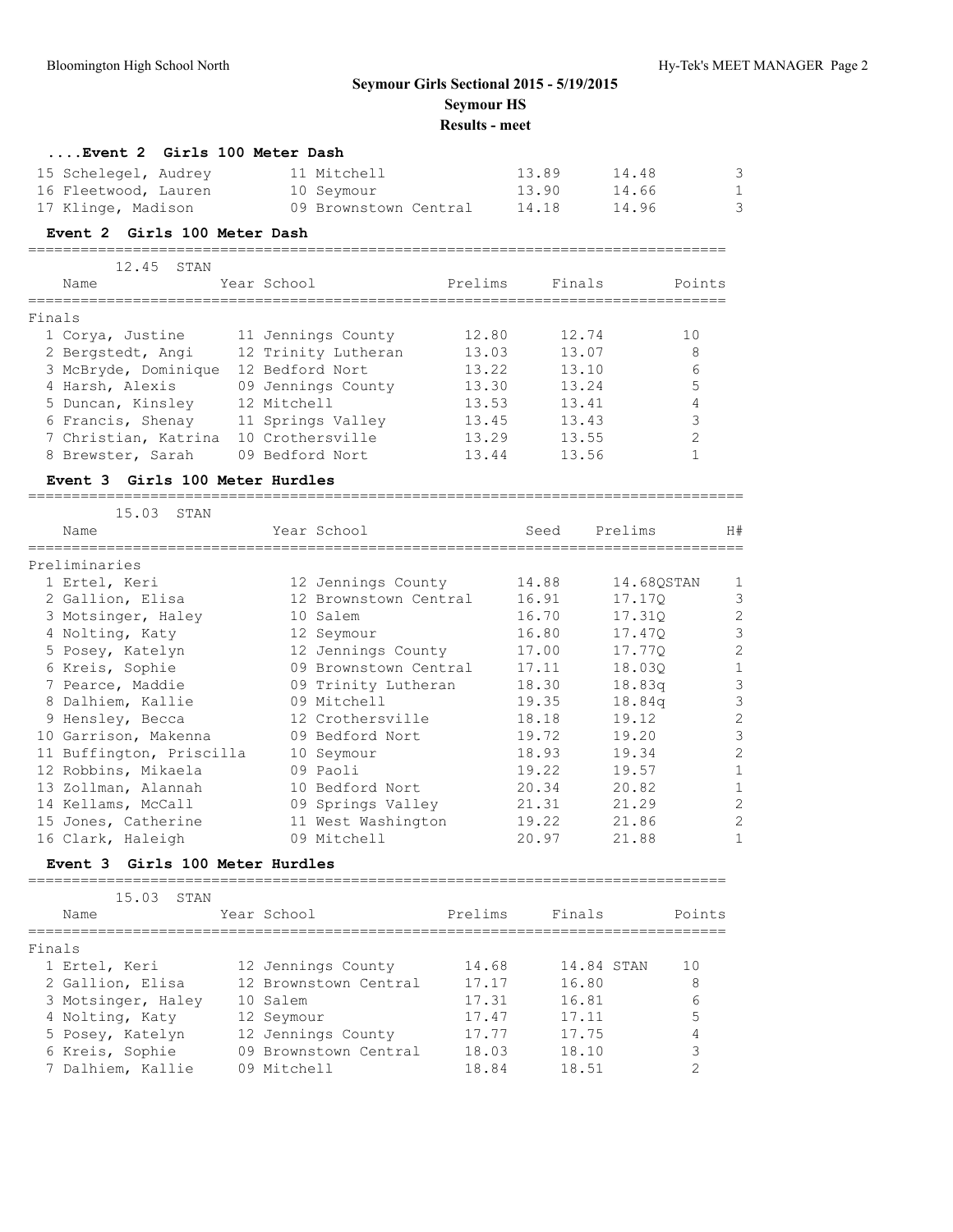## **....Event 3 Girls 100 Meter Hurdles**

8 Pearce, Maddie  $09$  Trinity Lutheran 18.83 18.57 1

==================================================================================

**Event 4 Girls 200 Meter Dash**

| 25.49 STAN             |                       |       |         |                |
|------------------------|-----------------------|-------|---------|----------------|
| Name                   | Year School           | Seed  | Prelims | H#             |
| Preliminaries          |                       |       |         |                |
| 1 Bergstedt, Angi      | 12 Trinity Lutheran   | 26.35 | 26.53Q  | 2              |
| 2 Corya, Justine       | 11 Jennings County    | 26.00 | 26.720  | $\mathbf{1}$   |
| 3 Christian, Katrina   | 10 Crothersville      | 26.90 | 26.810  | $\mathfrak{Z}$ |
| 4 McBryde, Dominique   | 12 Bedford Nort       | 27.02 | 26.810  | $\mathbf{2}$   |
| 5 Nelson, Alanna       | 09 Springs Valley     | 26.95 | 27.090  | 3              |
| 6 Francis, Shenay      | 11 Springs Valley     | 27.28 | 27.290  | $\mathbf{1}$   |
| 7 Brewster, Sarah      | 09 Bedford Nort       | 27.89 | 27.34q  | $\mathcal{S}$  |
| 8 Duncan, Kinsley      | 12 Mitchell           | 27.87 | 27.75q  | $\mathfrak{Z}$ |
| 9 Smith, Hadleigh      | 09 Orleans            | 27.75 | 27.78   | $\overline{c}$ |
| 10 Stuckwisch, Kristen | 09 Brownstown Central | 27.18 | 27.89   | $\mathbf{1}$   |
| 11 Lenart, Marie       | 10 Seymour            | 28.36 | 28.15   | $\mathbf{1}$   |
| 12 Harsh, Alexis       | 09 Jennings County    | 27.97 | 28.64   | $\overline{c}$ |
| 13 Klinge, Madison     | 09 Brownstown Central | 29.87 | 29.83   | $\mathbf{2}$   |
| 14 Fleetwood, Lauren   | 10 Seymour            | 29.76 | 30.10   | $\mathfrak{Z}$ |
| 15 Rice, April         | 09 Salem              | 29.90 | 30.13   | 3              |
| 16 McNeely, Madison    | 11 Mitchell           | 28.46 | 30.28   | $\mathbf{1}$   |
| 17 Acton, Piper        | 09 Trinity Lutheran   | 31.10 | 30.30   | $\mathbf{1}$   |
| 18 Godfrey, Beth       | 12 Salem              |       | 30.69   | 2              |

### **Event 4 Girls 200 Meter Dash**

#### ================================================================================

|                      | 25.49 | STAN |                     |         |        |        |
|----------------------|-------|------|---------------------|---------|--------|--------|
| Name                 |       |      | Year School         | Prelims | Finals | Points |
| Finals               |       |      |                     |         |        |        |
| 1 Corya, Justine     |       |      | 11 Jennings County  | 26.72   | 26.20  | 10     |
| 2 Bergstedt, Angi    |       |      | 12 Trinity Lutheran | 26.53   | 26.82  | 8      |
| 3 McBryde, Dominique |       |      | 12 Bedford Nort     | 26.81   | 27.03  | 6      |
| 4 Nelson, Alanna     |       |      | 09 Springs Valley   | 27.09   | 27.10  |        |
| 5 Francis, Shenay    |       |      | 11 Springs Valley   | 27.29   | 27.38  |        |
| 6 Christian, Katrina |       |      | 10 Crothersville    | 26.81   | 27.66  | 3      |
| 7 Brewster, Sarah    |       |      | 09 Bedford Nort     | 27.34   | 28.14  | っ      |
| 8 Duncan, Kinslev    |       |      | 12 Mitchell         | 27.75   | 28.47  |        |

#### **Event 5 Girls 1600 Meter Run**

================================================================================

| 5:01.55<br>STAN  |                       |         |         |        |
|------------------|-----------------------|---------|---------|--------|
| Name             | Year School           | Seed    | Finals  | Points |
| 1 Winter, Megan  | 11 Seymour            | 5:29.00 | 5:33.19 | 10     |
| 2 Hays, Madison  | 12 Seymour            | 5:48.00 | 5:43.07 | 8      |
| 3 Warren, Sandra | 11 Salem              | 5:46.00 | 5:49.37 | 6      |
| 4 Zollman, Zoe   | 09 Bedford Nort       | 6:08.27 | 5:57.17 | 5      |
| 5 Heaton, Olivia | 11 Jennings County    | 5:50.00 | 6:01.24 |        |
| 6 Tedrow, Alyssa | 09 Mitchell           | 6:10.00 | 6:13.32 |        |
| 7 Greger, Hannah | 09 Springs Valley     | 6:11.00 | 6:14.04 | ◠      |
| 8 Koch, Alexis   | 10 Brownstown Central | 6:16.00 | 6:15.72 |        |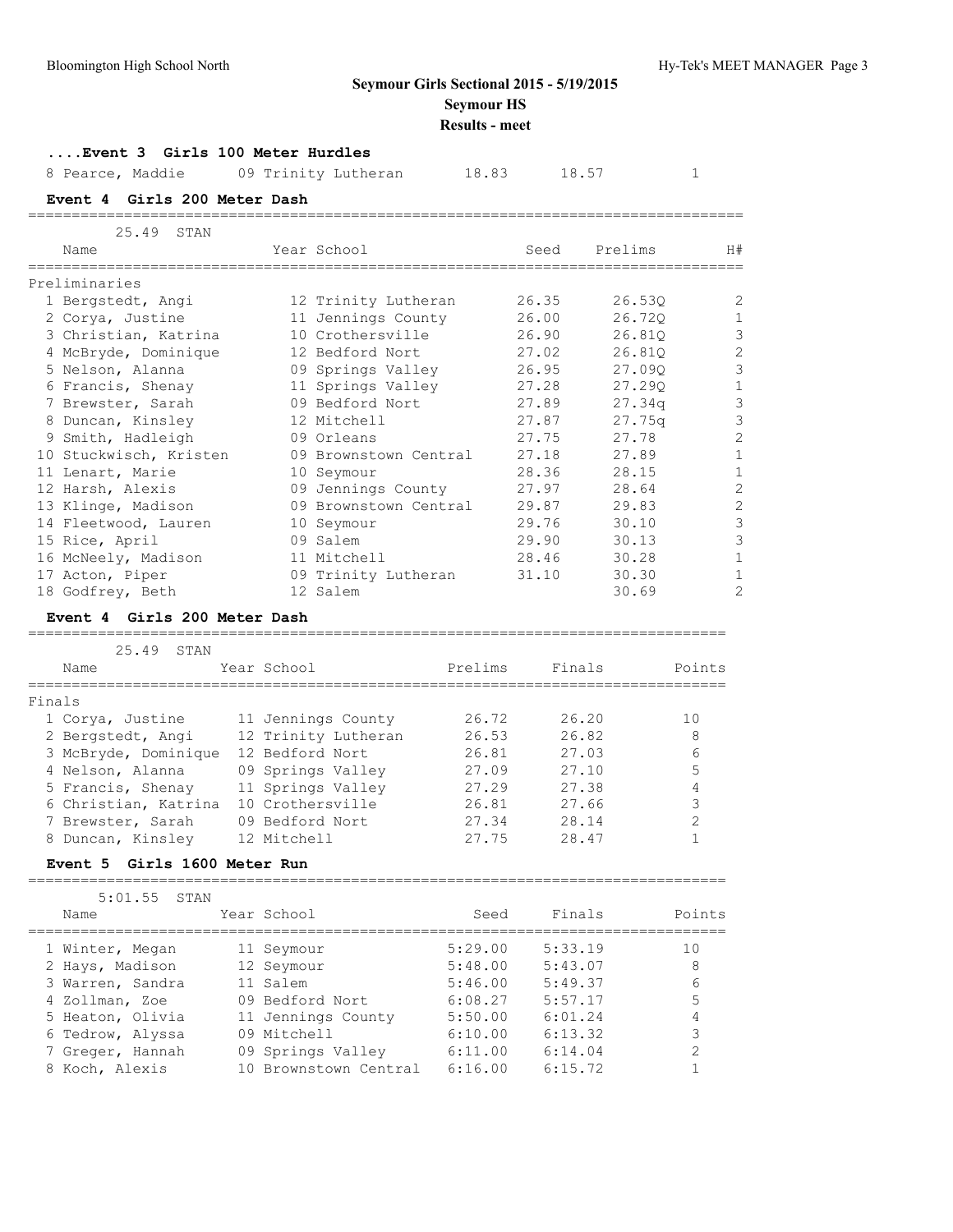#### **....Event 5 Girls 1600 Meter Run**

| 9 Baumgart, Summer   | 12 Bedford Nort       | 6:36.24 | 6:22.75    |
|----------------------|-----------------------|---------|------------|
| 10 Purkhiser, Alaina | 10 Springs Valley     | 6:24.00 | 6:30.80    |
| 11 Crenshaw, Molly   | 12 Trinity Lutheran   | 6:45.00 | 6:39.88    |
| 12 Enlow, Kelsey     | 10 Mitchell           | 6:34.00 | 6:44.76    |
| 13 Dean, Jadelyn     | 11 Medora             | 7:05.25 | 6:56.75    |
| 14 Fields, Helen     | 10 Jennings County    | 6:50.00 | 6:59.03    |
| 15 Marlow, Emily     | 12 Trinity Lutheran   | 7:04.00 | 7:01.04    |
| 16 Meyer, Danielle   | 11 Brownstown Central | 7:01.00 | 7:14.04    |
| 17 Crady, Kacey      | 11 West Washington    | 6:35.00 | 7:42.84    |
| 18 Basil, Alisha     | 11 Crothersville      | 7:56.00 | 8:19.15    |
| -- Leonard, Ashton   | 12 Paoli              | 8:17.00 | SCR        |
| -- Calhoun, Sydney   | 12 Salem              | 5:40.00 | <b>SCR</b> |
| -- Lowe, Rebecca     | 12 Paoli              | 7:28.00 | <b>SCR</b> |

#### **Event 6 Girls 4x100 Meter Relay** ================================================================================

 48.85 STAN School School Seed Finals Points ================================================================================ 1 Jennings County 49.90 51.77 10 1) Corya, Justine 11 2) Ertel, Keri 12 3) Harsh, Alexis 09 (4) Almmons, Molly 10 2 Trinity Lutheran 54.18 53.25 8 1) Bergstedt, Angi 12 2) Murphy, Miranda 11 3) Peters, Hailley 10 4) Schneider, Lexi 10 3 Bedford North Lawrence 52.90 53.54 6 1) Evans, Sarah 12 2) Garrison, Makenna 09 3) Hughes, Halle 10 4) McBryde, Dominique 12 4 Mitchell 53.28 53.86 5 1) Duncan, Kinsley 12 2) McNeely, Madison 11 3) Schelegel, Audrey 11 (4) Varvel, Olivia 11 5 Brownstown Central 54.39 54.43 3.50 1) Goecker, Olivia 12 2) Klinge, Madison 09 3) Stuckwisch, Kristen 09 4) Harrison, Morgan 09 5 Seymour 54.00 54.43 3.50 1) Coomer, Erika 11 2) Kleber, Morgan 11 3) Lenart, Marie 10 4) Nolting, Katy 12 7 Springs Valley 53.56 55.63 2 1) Francis, Shenay 11 2) Munroe, Sherine 11 3) Nelson, Alanna 09 4) Pierce, Rebecca 12 8 Salem 55.20 57.82 1 1) Godfrey, Beth 12 2) Rice, April 09 3) Shell, Hannah 09 4) White, Allie 11

#### **Event 7 Girls 400 Meter Dash**

| 58.39 STAN         |                       |         |         |                |
|--------------------|-----------------------|---------|---------|----------------|
| Name               | Year School           | Seed    | Finals  | H# Points      |
|                    |                       |         |         |                |
| 1 Brewster, Sarah  | 09 Bedford Nort       | 1:02.36 | 1:01.50 | $3 \quad 10$   |
| 2 Motsinger, Haley | 10 Salem              | 1:02.00 | 1:01.69 | -8             |
| 3 Nelson, Alanna   | 09 Springs Valley     | 1:04.09 | 1:02.06 | 6              |
| 4 Gallion, Elisa   | 12 Brownstown Central | 1:02.64 | 1:02.57 | -5             |
| 5 Grout, Mikaela   | 11 Seymour            | 1:04.60 | 1:03.37 | $\overline{4}$ |
| 6 Barger, Breanna  | 10 Crothersville      | 1:04.00 | 1:03.80 | -3             |

===================================================================================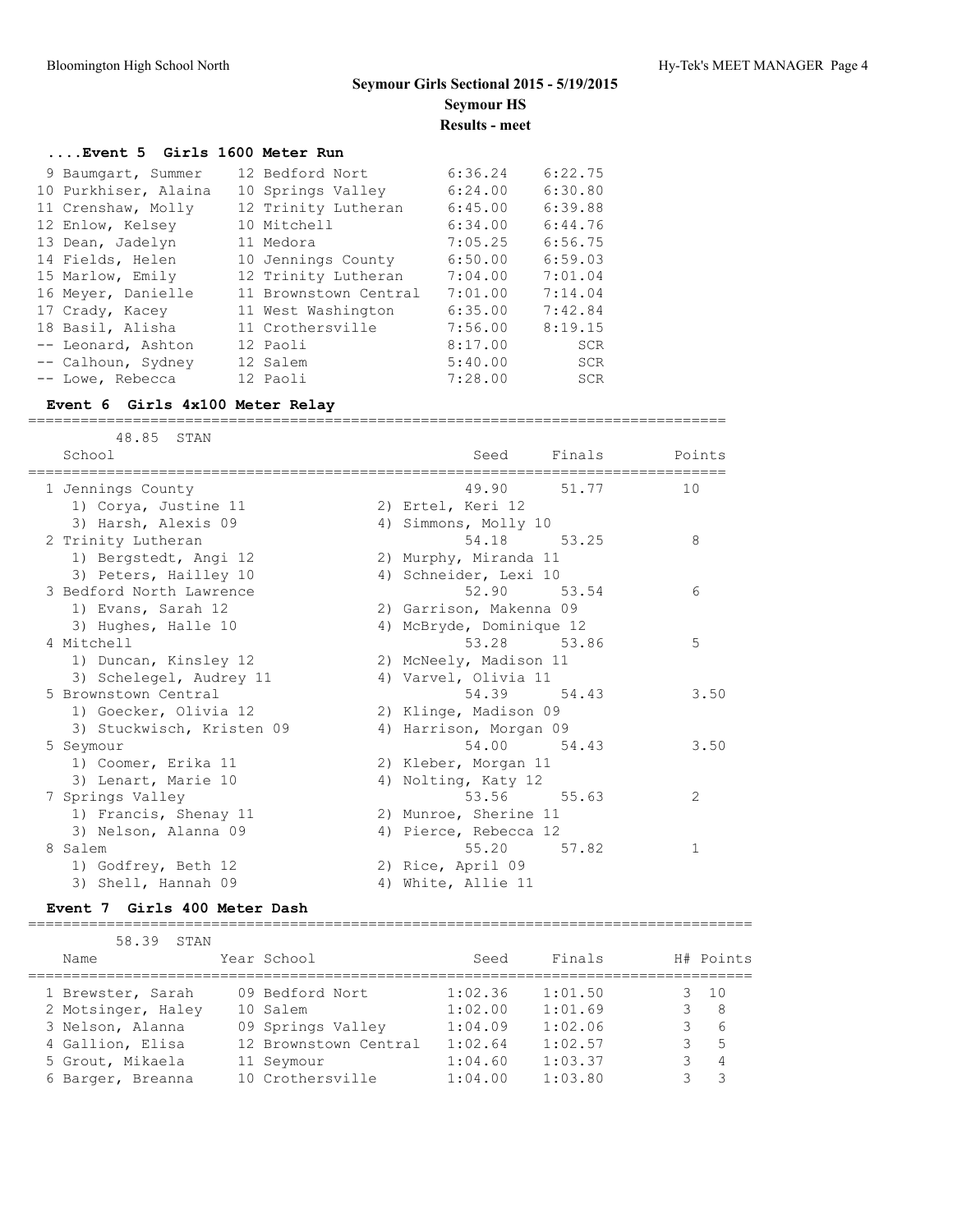## **....Event 7 Girls 400 Meter Dash**

| 7 Simpson, Denza      | 10 Jennings County    | 1:03.90 | 1:04.16    | 3              | 2            |
|-----------------------|-----------------------|---------|------------|----------------|--------------|
| 8 Ramsey, Addie       | 11 Orleans            | 1:03.00 | 1:04.17    | 3              | $\mathbf{1}$ |
| 9 Haley, Jalyn        | 10 Orleans            | 1:09.00 | 1:07.84    | $\overline{2}$ |              |
| 10 Smith, Shyela      | 12 Brownstown Central | 1:08.00 | 1:07.87    | 2              |              |
| 11 Rogers, Avery      | 10 Paoli              | 1:10.00 | 1:08.80    | $\mathfrak{D}$ |              |
| 12 Smith, Sidney      | 09 Salem              | 1:08.00 | 1:09.20    | $\overline{2}$ |              |
| 13 Gross, Alexis      | 10 Seymour            | 1:07.00 | 1:09.55    | $\mathfrak{D}$ |              |
| 14 Schelegel, Audrey  | 11 Mitchell           | 1:08.23 | 1:09.85    | $\mathfrak{D}$ |              |
| 15 Crane, Noelle      | 12 Bedford Nort       |         | 1:11.58    | 2              |              |
| 16 Massette, Taylor   | 12 Mitchell           | 1:13.50 | 1:12.56    |                |              |
| 17 Coots, Emily       | 10 Paoli              | 1:17.00 | 1:15.50    |                |              |
| 18 Pottschmidt, Kourt | 12 Trinity Lutheran   | 1:15.00 | 1:15.63    |                |              |
| 19 Bushur, Lexie      | 10 Trinity Lutheran   | 1:14.00 | 1:19.56    |                |              |
| 20 Webster, Sophia    | 09 Springs Valley     | 1:14.00 | 1:23.91    |                |              |
| -- Peterson, Baili    | 11 Bedford Nort       | 1:08.64 | <b>SCR</b> |                |              |
| -- Simmons, Molly     | 10 Jennings County    | 1:04.60 | <b>SCR</b> |                |              |

#### **Event 8 Girls 300 Meter Hurdles**

===================================================================================

| 45.10 STAN                          |                                                  |             |               |                |                |
|-------------------------------------|--------------------------------------------------|-------------|---------------|----------------|----------------|
| Name                                | Year School Search                               | Seed        | Finals        |                | H# Points      |
|                                     | 1 Ertel, Keri 12 Jennings County                 | 44.10       | 45.16         | 3              | 10             |
|                                     | 2 Goecker, Olivia 12 Brownstown Central 49.61    |             | 48.99         | $\mathcal{E}$  | 8              |
| 3 Nolting, Katy 12 Seymour          |                                                  | 50.90 51.94 |               | 3              | 6              |
|                                     | 4 Murphy, Miranda 11 Trinity Lutheran 53.21      |             | 52.05         | 3              | 5              |
| 5 Robbins, Mikaela 09 Paoli         |                                                  | 54.64       | 53.05         | $\overline{2}$ | 4              |
|                                     | 6 Posey, Katelyn 12 Jennings County 52.80 53.18  |             |               | $\mathcal{S}$  | 3              |
|                                     | 7 Garrison, Makenna 09 Bedford Nort 58.27        |             | 54.90         | $\overline{2}$ | $\overline{2}$ |
| 8 Dalhiem, Kallie 09 Mitchell       |                                                  | 52.50       | 55.00         | 3              | $\mathbf{1}$   |
|                                     | 9 Pearce, Maddie 09 Trinity Lutheran 55.14 56.13 |             |               | $\overline{c}$ |                |
| 10 Buffington, Prisci               | 10 Seymour                                       | 58.44       | 58.59         | $\overline{2}$ |                |
| 11 Kellams, McCall                  | 09 Springs Valley                                |             | 58.13 1:00.21 | $\overline{2}$ |                |
| 12 Zollman, Alannah 10 Bedford Nort |                                                  |             | 1:00.66       | 3              |                |
|                                     | 13 Jones, Catherine 11 West Washington 59.88     |             | 1:00.98       | $\mathbf{1}$   |                |
|                                     | 14 Smith, Shyela 12 Brownstown Central 55.36     |             | 1:02.99       | $\overline{2}$ |                |
|                                     | 15 Clark, Haleigh 09 Mitchell 1:00.38 1:03.87    |             |               | $\mathbf{1}$   |                |
|                                     | 16 Long, Hannah 12 Springs Valley                | 1:06.00     | 1:06.60       | 1              |                |
|                                     | -- Hughes, Halle 10 Bedford Nort                 | 54.44       | <b>SCR</b>    |                |                |
| -- Motsinger, Emily 12 Salem        |                                                  | 50.10       | SCR           |                |                |
| -- Stevenson, Sydney 12 Orleans     |                                                  | 57.96       | <b>SCR</b>    |                |                |

#### **Event 9 Girls 800 Meter Run**

===================================================================================

| 2:16.53<br>STAN    |                       |         |         |                     |
|--------------------|-----------------------|---------|---------|---------------------|
| Name               | Year School           | Seed    | Finals  | H# Points           |
| 1 Calhoun, Sydney  | 12 Salem              | 2:29.50 | 2:26.03 | 10                  |
| 2 Morales, Oriana  | 09 Seymour            | 2:29.00 | 2:27.77 | $\mathcal{L}$<br>8  |
| 3 Wever, Joslyn    | 09 Bedford Nort       | 2:29.39 | 2:28.49 | 6                   |
| 4 Smith, Madison   | 12 Salem              | 2:33.00 | 2:31.71 | 5<br>$\mathcal{P}$  |
| 5 Hays, Madison    | 12 Seymour            | 2:31.00 | 2:36.67 | $\mathcal{L}$<br>4  |
| 6 Albertson, Kate  | 11 Bedford Nort       | 2:43.24 | 2:43.66 | $\mathcal{L}$<br>-3 |
| 7 McPeek, Emma     | 09 Jennings County    | 2:45.00 | 2:47.31 | -2                  |
| 8 Harrison, Morgan | 09 Brownstown Central | 2:55.00 | 2:51.63 | ⌒                   |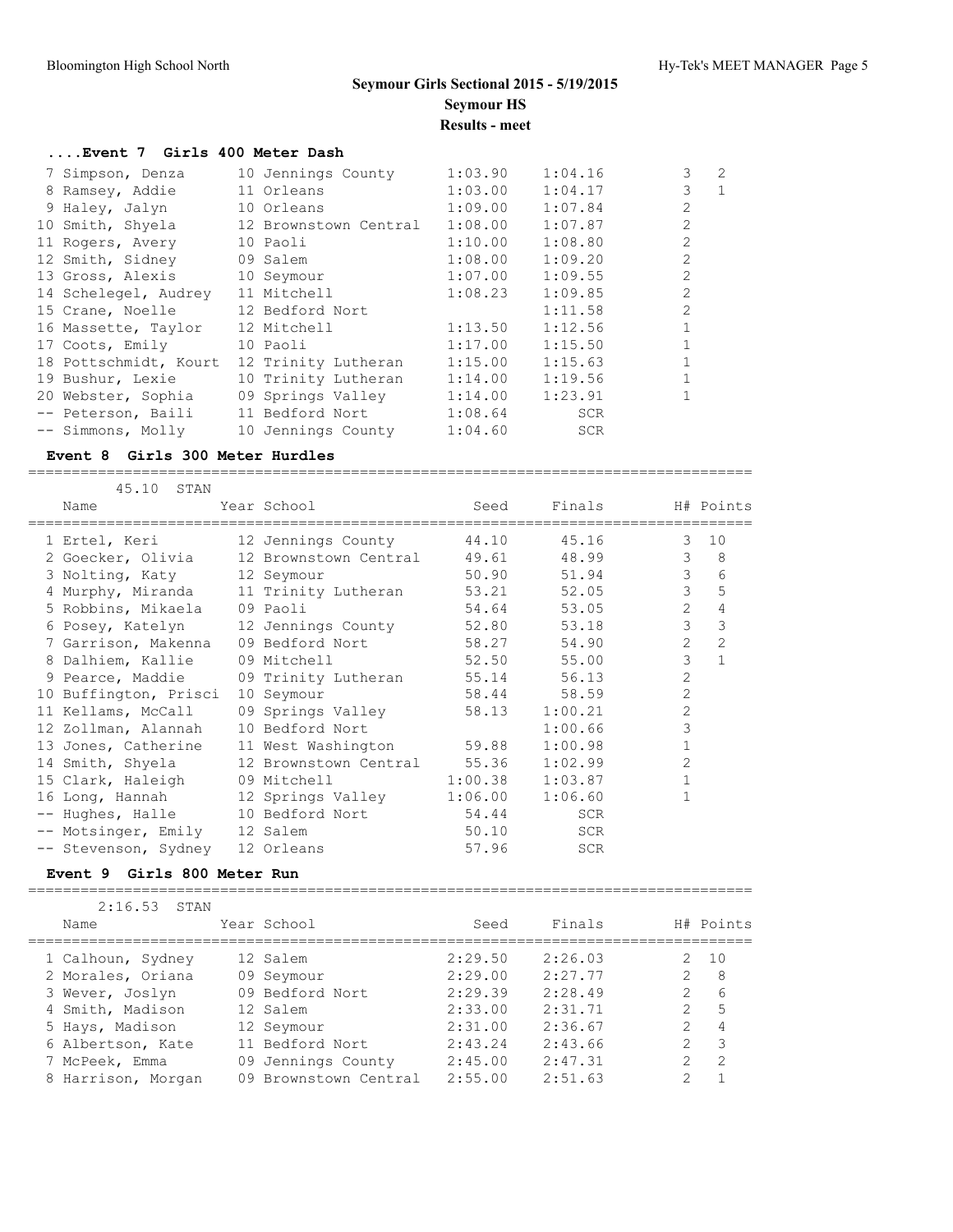## **....Event 9 Girls 800 Meter Run**

| 9 Bryant, Jessica     | 12 Jennings County    | 2:47.03 | 2:54.47    | $\mathcal{P}$ |
|-----------------------|-----------------------|---------|------------|---------------|
| 10 Maschino, Tristan  | 10 Crothersville      | 2:55.31 | 2:55.27    | $\mathcal{L}$ |
| 11 Sych, Abigail      | 09 Mitchell           | 2:58.00 | 2:56.05    |               |
| 12 Isabel, Kannegiess | 11 Crothersville      | 3:00.00 | 2:56.61    |               |
| 13 Purkhiser, Alaina  | 10 Springs Valley     | 2:50.00 | 2:59.29    | $\mathcal{P}$ |
| 14 Baker, Kylene      | 12 Paoli              | 2:56.00 | 3:00.24    |               |
| 15 Foster, Andrea     | 11 Trinity Lutheran   | 2:59.00 | 3:00.59    |               |
| 16 Gallion, Hannah    | 11 Brownstown Central | 2:50.00 | 3:01.38    | $\mathcal{P}$ |
| 17 Cooper, Lucy       | 09 Trinity Lutheran   | 3:14.00 | 3:06.85    |               |
| 18 Stemle, Elizabeth  | 09 Springs Valley     | 3:04.00 | 3:07.43    |               |
| 19 Crady, Kacey       | 11 West Washington    | 3:05.00 | 3:20.94    |               |
| -- Lowe, Riley        | 12 Paoli              | 3:06.00 | <b>SCR</b> |               |
| -- Massette, Taylor   | 12 Mitchell           | 3:04.00 | <b>SCR</b> |               |

### **Event 10 Girls 3200 Meter Run**

================================================================================

| 10:54.21 STAN        |                       |          |            |                |
|----------------------|-----------------------|----------|------------|----------------|
| Name                 | Year School           | Seed     | Finals     | Points         |
| 1 Warren, Sandra     | 11 Salem              | 12:27.84 | 12:25.66   | 10             |
| 2 Flinn, Carrie      | 11 Bedford Nort       | 12:49.53 | 12:37.27   | 8              |
| 3 Voss, Abby         | 09 Seymour            | 12:21.00 | 12:41.08   | 6              |
| 4 Hauersperger, Maya | 11 Seymour            | 12:58.00 | 13:07.27   | 5              |
| 5 Heaton, Olivia     | 11 Jennings County    | 13:45.00 | 13:15.66   | 4              |
| 6 Zollman, Zoe       | 09 Bedford Nort       | 13:23.25 | 13:23.46   | 3              |
| 7 Koch, Alexis       | 10 Brownstown Central | 13:47.27 | 13:31.45   | $\overline{2}$ |
| 8 Greger, Hannah     | 09 Springs Valley     | 13:37.00 | 13:44.17   |                |
| 9 Tedrow, Alyssa     | 09 Mitchell           | 13:52.00 | 13:47.56   |                |
| 10 Smith, Sidney     | 09 Salem              | 13:35.00 | 13:53.26   |                |
| 11 Crenshaw, Molly   | 12 Trinity Lutheran   | 14:13.00 | 14:44.17   |                |
| 12 Enlow, Kelsey     | 10 Mitchell           | 14:52.00 | 15:16.87   |                |
| 13 Martin, Sara      | 11 Brownstown Central | 15:16.00 | 16:16.37   |                |
| -- Marlow, Emily     | 12 Trinity Lutheran   | 16:11.00 | SCR        |                |
| -- Purkhiser, Alaina | 10 Springs Valley     | 13:55.00 | <b>SCR</b> |                |

#### **Event 11 Girls 4x400 Meter Relay**

| $3:59.04$ STAN<br>School | Finals<br>Seed            |               | H# Points |
|--------------------------|---------------------------|---------------|-----------|
| 1 Jennings County        | $4:16.00$ $4:11.84$       |               | 2, 10     |
| 1) Corya, Justine 11     | 2) Ertel, Keri 12         |               |           |
| 3) Posey, Katelyn 12     | 4) Simpson, Denza 10      |               |           |
| 2 Brownstown Central     | $4:14.90$ $4:14.74$       | $\mathcal{P}$ | 8         |
| 1) Gallion, Elisa 12     | 2) Harrison, Morgan 09    |               |           |
| 3) Klinge, Madison 09    | 4) Stuckwisch, Kristen 09 |               |           |
| 3 Salem                  | $4:25.98$ $4:17.44$       | $\mathcal{L}$ | 6         |
| 1) Jones, Ashley 11      | 2) Motsinger, Emily 12    |               |           |
| 3) Motsinger, Haley 10   | 4) Smith, Madison 12      |               |           |
| 4 Bedford North Lawrence | $4:21.25$ $4:21.64$       | $\mathcal{P}$ | 5         |
| 1) Brewster, Sarah 09    | 2) Hughes, Halle 10       |               |           |
| 3) Peterson, Baili 11    | 4) Wever, Joslyn 09       |               |           |
| 5 Seymour                | $4:23.00$ $4:27.84$       | $\mathcal{P}$ | 4         |
| 1) Fleetwood, Lauren 10  | 2) Gross, Alexis 10       |               |           |
| 3) Grout, Mikaela 11     | 4) Morales, Oriana 09     |               |           |
|                          |                           |               |           |

===================================================================================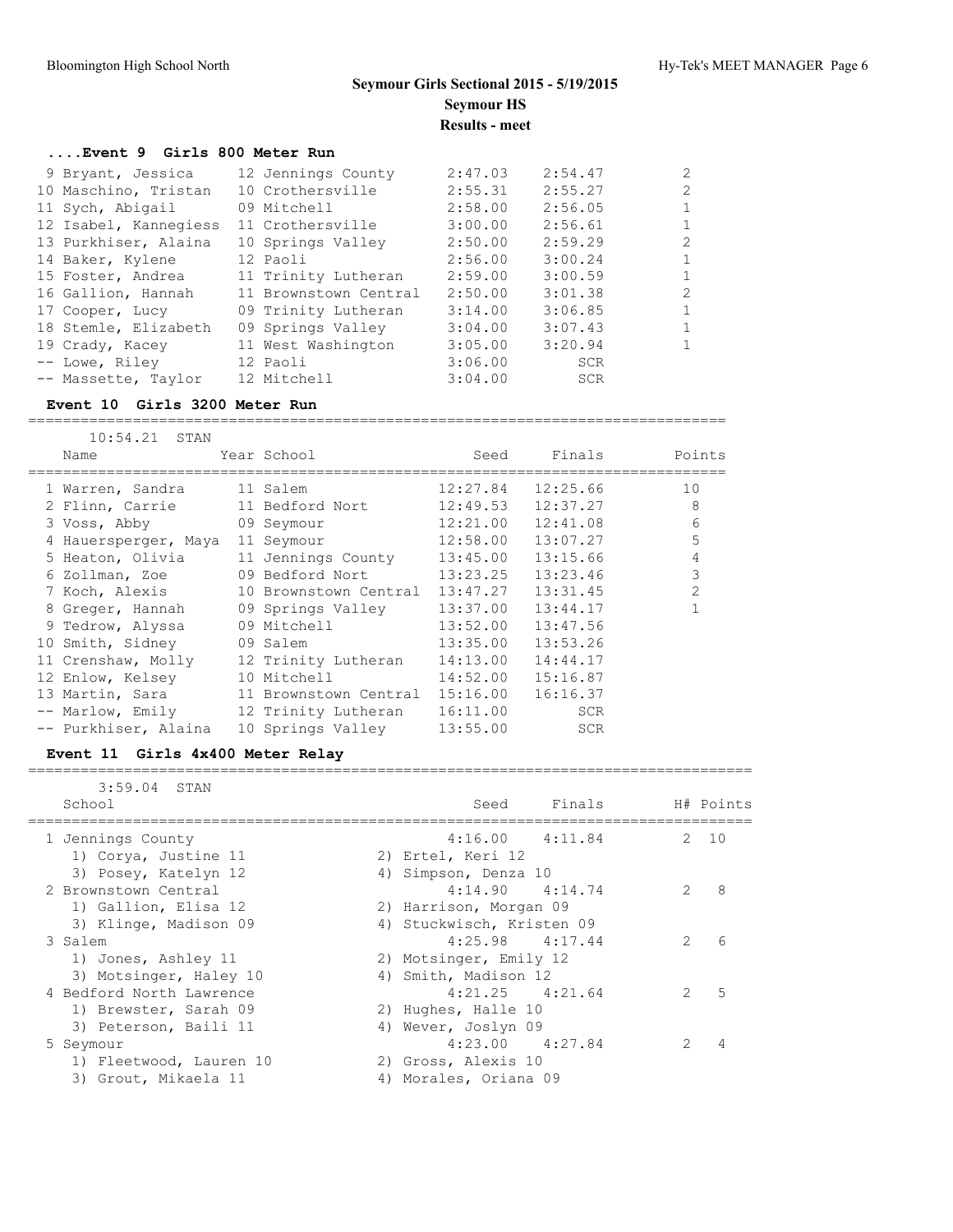## **....Event 11 Girls 4x400 Meter Relay** 6 Orleans 4:47.00 4:38.56 1 3 1) Haley, Jalyn 10 2) Holsapple, Whitney 10 3) Ramsey, Addie 11 4) Smith, Hadleigh 09 7 Mitchell 4:46.00 4:51.94 2 2 1) Duncan, Kinsley 12 2) McNeely, Madison 11 3) Schelegel, Audrey 11 (4) Varvel, Olivia 11 8 Crothersville 4:49.00 4:53.16 1 1 1) Barger, Breanna 10 2) Hensley, Becca 12 3) Isabel, Kannegiesser 11  $\hskip1cm$  4) Mantz, Cassidy 11 9 Trinity Lutheran 4:41.00 4:58.14 2 1) Murphy, Miranda 11 120 29 Pearce, Maddie 09 3) Schneider, Lexi 10 (4) Setty, Savanna 09 -- Springs Valley 5:08.00 SCR 1) Greger, Megan 12 2) Kellams, McCall 09 3) Meehan, Marissa 09 4) Stemle, Elizabeth 09 -- Paoli 5:12.00 SCR 1) Baker, Kylene 12 2) Coots, Emily 10 3) Leonard, Ashton 12 4) Lowe, Riley 12

### **Event 12 Girls Long Jump**

================================================================================ 17-09.25 STAN

| TILOD. TO PILMIM                                                                                                                           |                           |              |                 |
|--------------------------------------------------------------------------------------------------------------------------------------------|---------------------------|--------------|-----------------|
| 1 McBryde, Dominique 12 Bedford Nort 17-03.00 17-05.75 10<br>17-01.25 17-05.75 17-00.25 17-03.50 FOUL 15-11                                |                           |              |                 |
| 2 Peters, Hailley 10 Trinity Lutheran $16-03.00$ $16-09.00$ 8<br>15-06.75 15-01 16-02 15-08.50 16-04.50 16-09                              |                           |              |                 |
| 3 Harsh, Alexis 09 Jennings County 16-05.00 16-01.00<br>16-01 14-09.50 15-04.50 15-04.50 15-04.50 15-04.50                                 |                           |              | $6\overline{6}$ |
| 4 Lenart, Marie 10 Seymour 15-03.25 15-07.75<br>$15-07.75$ $15-02.50$ $15-06.50$ $14-02$ $14-07$ $15-00$                                   |                           |              | 5               |
| 5 Evans, Sarah 12 Bedford Nort 15-06.00 15-05.00<br>15-05 15-01.75 14-01 15-02 15-04 15-05                                                 |                           |              | 4               |
| 6 Grout, Mikaela 11 Seymour 13-04 15-05.50 15-04.75<br>13-06.50 14-08 15-04.75 14-08.50 14-07 15-00<br>7 Francis Sheppy 11 C               |                           |              | 3               |
| 7 Francis, Shenay 11 Springs Valley 15-04.00 15-01.50<br>14-02.25 14-07.75 14-05.50 15-01.50 14-08 14-03.50                                |                           |              | $\overline{2}$  |
| 8 Motsinger, Haley 10 Salem 15-04.00 14-10.25                                                                                              |                           |              | $\mathbf{1}$    |
| 13-08 14-02 14-10.25 14-04.50 14-07 14-03<br>9 Simmons, Molly 10 Jennings County 14-05.00 13-11.00<br>12-09 13-11 FOUL 13-02.50 13-00 FOUL |                           |              |                 |
| 10 Haley, Jalyn 10 Orleans 14-04.00 13-10.00<br>13-07 12-08 13-10                                                                          |                           |              |                 |
| 11 Stuckwisch, Shelby 09 Brownstown Central 13-03.75 13-09.50<br>13-09.50 13-04.50 12-07                                                   |                           |              |                 |
| 12 Robbins, Mikaela 09 Paoli<br>12-06.50 11-11.50 13-08.25                                                                                 | $14 - 01.50$ $13 - 08.25$ |              |                 |
| 13 Sych, Abigail 09 Mitchell 12-07.00<br>$12-08$ $12-02$ $13-02.75$                                                                        |                           | $13 - 02.75$ |                 |
| 14 White, Allie 11 Salem 12-11.00 13-00.50<br>12-09 13-00.50 FOUL                                                                          |                           |              |                 |
| 14 Kreis, Sophie 09 Brownstown Central 14-00.25 13-00.50<br>12-09.25 12-11.50 13-00.50                                                     |                           |              |                 |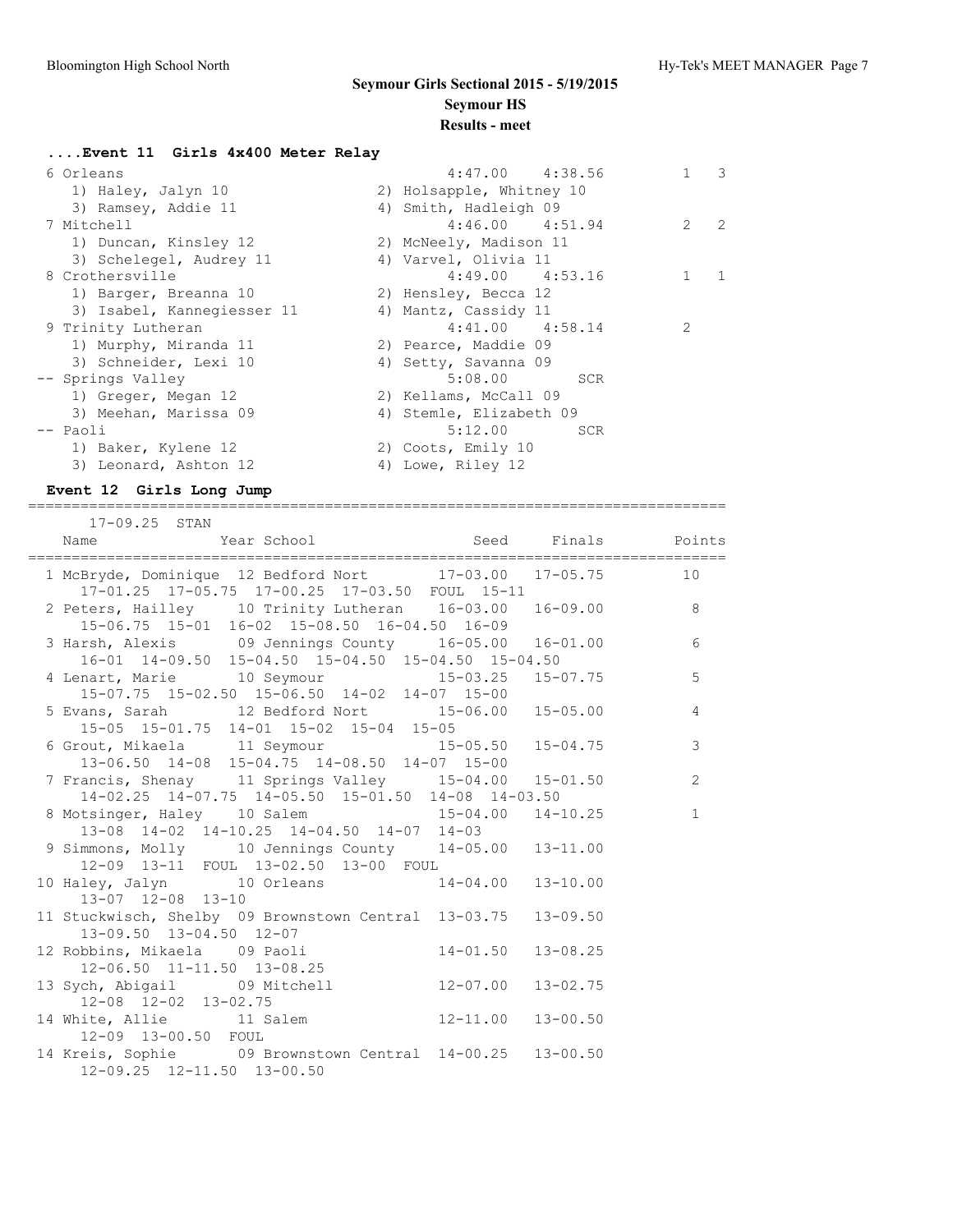## **....Event 12 Girls Long Jump**

| 16 Pottschmidt, Kourt 12 Trinity Lutheran |                   | $12 - 05.00$ $11 - 10.50$ |              |
|-------------------------------------------|-------------------|---------------------------|--------------|
| $9 - 04$ $11 - 10.50$ $10 - 07$           |                   |                           |              |
| 17 Webster, Sophia 09 Springs Valley      |                   |                           | $11 - 04.50$ |
| $11-01$ $11-04.50$ $11-00$                |                   |                           |              |
| 18 Dalhiem, Kallie 09 Mitchell            |                   | $13 - 07.00$ $10 - 10.00$ |              |
| $10 - 10$ 9-00 10-00                      |                   |                           |              |
| -- Smith, Hadleigh                        | 09 Orleans        | $13 - 07.00$              | <b>SCR</b>   |
| -- Greger, Megan                          | 12 Springs Valley | $13 - 00.00$              | <b>SCR</b>   |

## **Event 13 Girls High Jump**

#### ================================================================================ 5-04.00 STAN

| Name                                     | Year School                                                                                                                       | Seed                     | Finals       | Points         |
|------------------------------------------|-----------------------------------------------------------------------------------------------------------------------------------|--------------------------|--------------|----------------|
|                                          | 1 Peters, Hailley 10 Trinity Lutheran 4-10.00 5-02.00                                                                             |                          |              | 10             |
|                                          | $4-04.00$ $4-06.00$ $4-08.00$ $4-10.00$ $5-00.00$ $5-01.00$ $5-02.00$ $5-03.00$                                                   |                          |              |                |
|                                          | 0 0 0 0 0 XO XXO 0 XXX<br>2 Hughes, Halle 10 Bedford Nort 5-00.00 J5-02.00                                                        |                          |              |                |
|                                          |                                                                                                                                   |                          |              | 8              |
|                                          | 4-04.00 4-06.00 4-08.00 4-10.00 5-00.00 5-01.00 5-02.00 5-03.00                                                                   |                          |              |                |
|                                          | P 0 0 0 0 0 XXO                                                                                                                   |                          | <b>XXX</b>   |                |
|                                          | 3 Lamb, Chasta (99 Crothersville 4-08.00 5-00.00                                                                                  |                          |              | 6              |
|                                          | $4-04.00$ $4-06.00$ $4-08.00$ $4-10.00$ $5-00.00$ $5-01.00$                                                                       |                          |              |                |
|                                          | 0 0 0 0 0 XXO XXX<br>4 Wischmeier, Riley 12 Brownstown Central 4-10.00 4-10.00                                                    |                          |              |                |
|                                          |                                                                                                                                   |                          |              | 5              |
|                                          | $4-04.00$ $4-06.00$ $4-08.00$ $4-10.00$ $5-00.00$                                                                                 |                          |              |                |
|                                          | 0 0 0 XO<br>XXX                                                                                                                   |                          |              |                |
|                                          | 5 McPeek, Emma 69 Jennings County 4-08.00 4-08.00                                                                                 |                          |              | $\overline{4}$ |
|                                          | $4-04.00$ $4-06.00$ $4-08.00$ $4-10.00$                                                                                           |                          |              |                |
|                                          | 0 0 0 0 XXX<br>6 Posey, Katelyn 12 Jennings County 4-06.00 J4-08.00                                                               |                          |              |                |
|                                          |                                                                                                                                   |                          |              | 1.20           |
|                                          | $4-04.00$ $4-06.00$ $4-08.00$ $4-10.00$                                                                                           |                          |              |                |
|                                          | 0 0 XO XXX                                                                                                                        |                          |              |                |
|                                          | 6 Ruddick, Brycelyn 12 Brownstown Central 4-06.00 J4-08.00                                                                        |                          |              | 1.20           |
|                                          | $4-04.00$ $4-06.00$ $4-08.00$ $4-10.00$                                                                                           |                          |              |                |
|                                          | $O$ $O$ $XO$ $XXX$                                                                                                                |                          |              |                |
| 6 Warren, Macey 12 Seymour               |                                                                                                                                   | $4 - 08.00$ $J4 - 08.00$ |              | 1.20           |
|                                          | $4-04.00$ $4-06.00$ $4-08.00$ $4-10.00$                                                                                           |                          |              |                |
|                                          | $\begin{matrix} 0 & 0 & 0 \end{matrix} \qquad \begin{matrix} 0 & 0 & 0 \end{matrix} \qquad \begin{matrix} 0 & 0 & 0 \end{matrix}$ |                          |              |                |
|                                          | 6 Munroe, Sherine 11 Springs Valley 4-08.00 J4-08.00                                                                              |                          |              | 1.20           |
|                                          | $4-04.00$ $4-06.00$ $4-08.00$ $4-10.00$                                                                                           |                          |              |                |
| 0 0 0 XO XXX<br>6 Smith, Sidney 09 Salem |                                                                                                                                   |                          |              |                |
|                                          |                                                                                                                                   | $4 - 08.00$              | J4-08.00     | 1.20           |
|                                          | $4-04.00$ $4-06.00$ $4-08.00$ $4-10.00$                                                                                           |                          |              |                |
|                                          | O O XO XXX                                                                                                                        |                          |              |                |
|                                          | 11 Garrison, Makenna 09 Bedford Nort                                                                                              | $4 - 08.00$              | $J4 - 08.00$ |                |
|                                          | $4-04.00$ $4-06.00$ $4-08.00$ $4-10.00$                                                                                           |                          |              |                |
|                                          | $\begin{matrix} 0 & 0 & 0 \end{matrix}$                                                                                           |                          |              |                |
| 11 Chase, Macey 11 Seymour               |                                                                                                                                   | $4 - 06.00$ $J4 - 08.00$ |              |                |
|                                          | $4-04.00$ $4-06.00$ $4-08.00$ $4-10.00$                                                                                           |                          |              |                |
|                                          | O O XXO XXX                                                                                                                       |                          |              |                |
| 13 Goodman, Carmyn 11 Mitchell           |                                                                                                                                   | $4-04.00$ $4-06.00$      |              |                |
| $4-04.00$ $4-06.00$ $4-08.00$            |                                                                                                                                   |                          |              |                |
| O O XXX                                  |                                                                                                                                   |                          |              |                |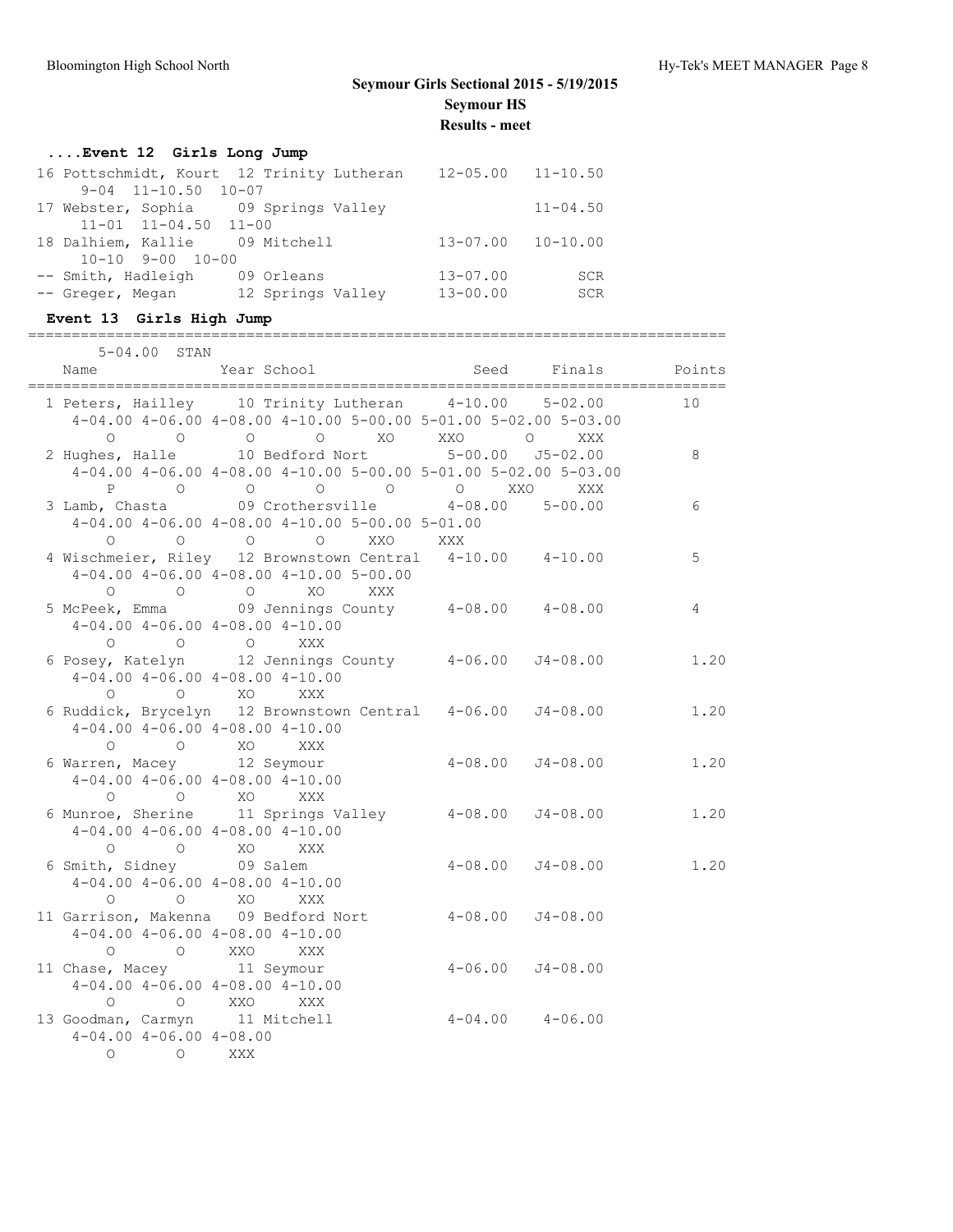| Event 13 Girls High Jump               |                   |             |                      |  |
|----------------------------------------|-------------------|-------------|----------------------|--|
| 14 Schneider, Lexi 10 Trinity Lutheran |                   | $4 - 04.00$ | $4 - 04.00$          |  |
| $4 - 04.00$ $4 - 06.00$                |                   |             |                      |  |
| XXX<br>∩                               |                   |             |                      |  |
| 15 Smith, Madison                      | 12 Salem          |             | $4-06.00$ $J4-04.00$ |  |
| $4 - 04.00$ $4 - 06.00$                |                   |             |                      |  |
| XXX<br>XO.                             |                   |             |                      |  |
| 16 Stemle, Elizabeth                   | 09 Springs Valley | $4 - 04.00$ | $J4 - 04.00$         |  |
| $4 - 04.00$ $4 - 06.00$                |                   |             |                      |  |
| XXO.<br>XXX                            |                   |             |                      |  |
| -- Massette, Taylor                    | 12 Mitchell       | $4 - 04.00$ | <b>SCR</b>           |  |

#### **Event 14 Girls Discus Throw**

================================================================================

| 131-04 STAN                                                                                 |                                                 |                 |              |
|---------------------------------------------------------------------------------------------|-------------------------------------------------|-----------------|--------------|
| Name                                                                                        | The second of the Seed Finals Points            |                 |              |
| 1 Reynolds, Jaelyn 12 Brownstown Central 119-03 115-08.00 10                                | 115-08 FOUL 114-07 103-08 102-08 107-10         |                 |              |
| 2 Vaught, Trentity 10 Brownstown Central 116-09 111-11.00                                   | FOUL 105-08 111-11 102-00 102-08 107-04         |                 | 8            |
| 3 Cadle, Rachel 11 Paoli 98-04 108-03.00<br>FOUL 104-09 101-06 101-09 89-10 108-03          |                                                 |                 | 6            |
| 4 Rainey, Mikaela 10 Bedford Nort 109-01 105-07.00                                          | 104-01 103-00 FOUL 101-06 105-07 FOUL           |                 | 5            |
| 5 Bortka, Abby 12 Salem                                                                     | 91-04 87-00 100-00 71-05 89-03 92-07            | 93-08 100-00.00 | 4            |
| 6 Klopf, Brooklin 10 Seymour<br>92-10 96-09 98-08 96-07 94-10 90-06                         |                                                 | 102-09 98-08.00 | 3            |
| 7 Eager, Ashley 12 Mitchell 69-00 89-09.00                                                  | 83-01 78-10 89-09 87-06 80-06 76-05             |                 | 2            |
| 8 Meehan, Marissa 09 Springs Valley 88-09 89-02.00<br>FOUL 87-09 FOUL 89-02 FOUL 87-08      |                                                 |                 | $\mathbf{1}$ |
| 9 Pierce, Rebecca 12 Springs Valley 84-10 88-01.00                                          | $82-04$ $86-02$ $88-01$ $71-10$ $83-11$ $80-06$ |                 |              |
| 10 Onken, Rachel 09 Trinity Lutheran 87-07.50 86-09.00<br>83-06 74-07 86-09                 |                                                 |                 |              |
| 11 Brim, Abby 12 Bedford Nort 97-08 85-11.00<br>85-11 FOUL 82-07                            |                                                 |                 |              |
| 12 Shockley, Emma 09 Jennings County 88-11 82-05.00<br>78-08 82-05 FOUL                     |                                                 |                 |              |
| 13 Singleton, Leslie 12 Salem 72-04 81-07.00<br>76-05 73-07 81-07                           |                                                 |                 |              |
| 14 Gettlefinger, Carr 11 West Washington 79-10 76-11.00<br>76-11 71-10 FOUL                 |                                                 |                 |              |
| 15 Caudill, Mazie 12 Seymour 96-01 73-07.00<br>73-07 FOUL FOUL                              |                                                 |                 |              |
| 16 Ross, Brittany 10 Trinity Lutheran 79-08.50 69-01.00<br>FOUL 49-06 69-01                 |                                                 |                 |              |
| 17 Abplanalp, Emma 10 Mitchell (1990) 79-09 62-05.00<br>62-05 FOUL FOUL                     |                                                 |                 |              |
| 18 Barringer, Logan 11 Jennings County 66-11 61-03.00<br>58-01 FOUL 61-03                   |                                                 |                 |              |
| -- Cardwell, Catherin 11 West Washington 55-05 SCR<br>-- Carson, Kayla 12 Orleans 67-10 SCR |                                                 |                 |              |
|                                                                                             |                                                 |                 |              |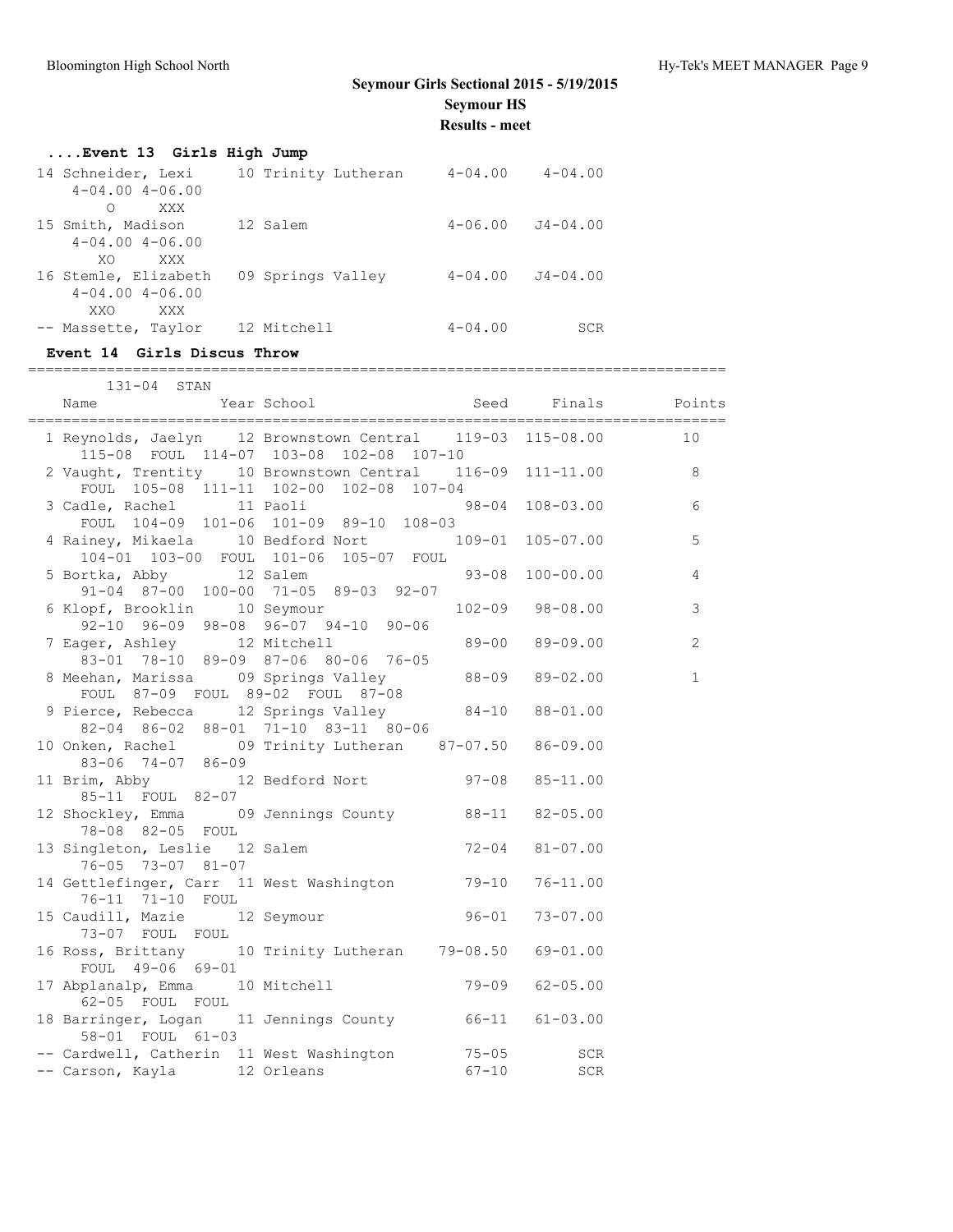**Event 15 Girls Shot Put**

| 40-10.00 STAN                                                                                                                                                      |              |                     |                             |
|--------------------------------------------------------------------------------------------------------------------------------------------------------------------|--------------|---------------------|-----------------------------|
| Name Year School                                                                                                                                                   |              | Seed Finals         | Points                      |
| 1 Cadle, Rachel 11 Paoli 36-03.50 36-03.00<br>36-03 35-08.25 35-01 32-05.75 36-00 34-06.50                                                                         |              |                     | 10                          |
| 2 Klopf, Brooklin 10 Seymour 32-08.00 34-03.25 8<br>27-10.50 31-00.25 30-00.25 32-06.50 34-03.25 33-01                                                             |              |                     |                             |
| 3 Lambrecht, Megan 09 Bedford Nort 34-07.00 34-01.50                                                                                                               |              |                     | $\sqrt{6}$                  |
| 32-00.75 30-07.75 32-03.75 33-00 34-01.50 32-07.50<br>4 Reynolds, Jaelyn 12 Brownstown Central 34-04.00 33-07.00<br>33-07 FOUL 32-09.25 31-03.25 32-02.75 32-00.25 |              |                     | 5                           |
| 5 Caudill, Mazie 12 Seymour 32-05.00 32-10.00<br>30-08 32-06.75 30-04 32-06 31-02.25 32-10                                                                         |              |                     | $\overline{4}$              |
| 6 Simpson, Denza 10 Jennings County 31-01.75 32-08.00<br>29-06 31-07.25 29-08 32-01 32-08 29-08.75                                                                 |              |                     | $\mathfrak{Z}$              |
| 7 Collins, Michaela 11 Mitchell 31-11.00 32-03.75<br>31-07.25 29-01.25 32-03.75 31-00.50 30-06.75 FOUL                                                             |              |                     | $\overline{c}$              |
| 8 Meehan, Marissa 09 Springs Valley 31-03.50 30-10.75<br>29-11.50 29-10.50 28-06.25 29-07.75 30-10.75 29-10.25                                                     |              |                     | $\mathbf{1}$                |
| 9 Stuckwisch, Shelby 09 Brownstown Central 29-09.00 30-09.00<br>29-08 28-11 29-08 28-07.50 29-01.75 30-09                                                          |              |                     |                             |
| 10 Rainey, Mikaela 10 Bedford Nort 31-10.50 29-01.75<br>FOUL FOUL 29-01.75                                                                                         |              |                     |                             |
| 11 Gilliam, Jennifer 10 Jennings County 30-03.00 28-03.75<br>25-06.50 27-04.50 28-03.75                                                                            |              |                     |                             |
| 12 Carson, Kayla 12 Orleans 29-05.00 27-08.25<br>26-04.75 26-04.25 27-08.25                                                                                        |              |                     |                             |
| 13 Eager, Ashley 12 Mitchell 29-02.00<br>26-01.50 FOUL 26-05.25<br>14 Bortka, Abby 12 Salem 30-05.00                                                               |              | $26 - 05.25$        |                             |
|                                                                                                                                                                    |              | $26 - 02.00$        |                             |
| 25-05.50 26-02 22-07.50<br>15 Singleton, Leslie 12 Salem 28-05.00<br>23-10.25 26-00.75 25-04.25                                                                    |              | $26 - 00.75$        |                             |
| 16 Onken, Rachel 09 Trinity Lutheran 25-11.00 25-11.25<br>24-03.50 22-08.50 25-11.25                                                                               |              |                     |                             |
| 17 Pierce, Caity 10 Springs Valley 26-04.00 25-03.50<br>25-03.50 25-02.50 24-01.25                                                                                 |              |                     |                             |
| 18 Boldery, Storm 12 Crothersville 25-06.50 24-07.75<br>24-07.75 24-01.50 23-06.50                                                                                 |              |                     |                             |
| 19 Jewell, Abby 11 Crothersville 25-08.00 24-05.00<br>$24 - 05$ $22 - 07$ $22 - 04$                                                                                |              |                     |                             |
| 20 Ross, Brittany 10 Trinity Lutheran 25-05.00<br>23-01.25 22-09.75 23-06.50                                                                                       |              | $23 - 06.50$        |                             |
| 21 Gettlefinger, Carr 11 West Washington<br>21-09.50 19-11.25 20-11.50                                                                                             | $23 - 07.00$ | $21 - 09.50$        |                             |
| -- Cardwell, Catherin 11 West Washington<br>Event 16 Girls Pole Vault                                                                                              | 18-04.00     | SCR                 |                             |
|                                                                                                                                                                    |              |                     |                             |
| $11 - 03.00$<br>STAN<br>Year School<br>Name                                                                                                                        | Seed         | Finals              | Points<br>================= |
| 1 Grout, Mikaela 11 Seymour<br>5-06.00 6-00.00 6-06.00 7-00.00 7-06.00 8-00.00 8-06.00                                                                             |              | $8-10.00$ $8-00.00$ | 10                          |

P P P P O O XXP